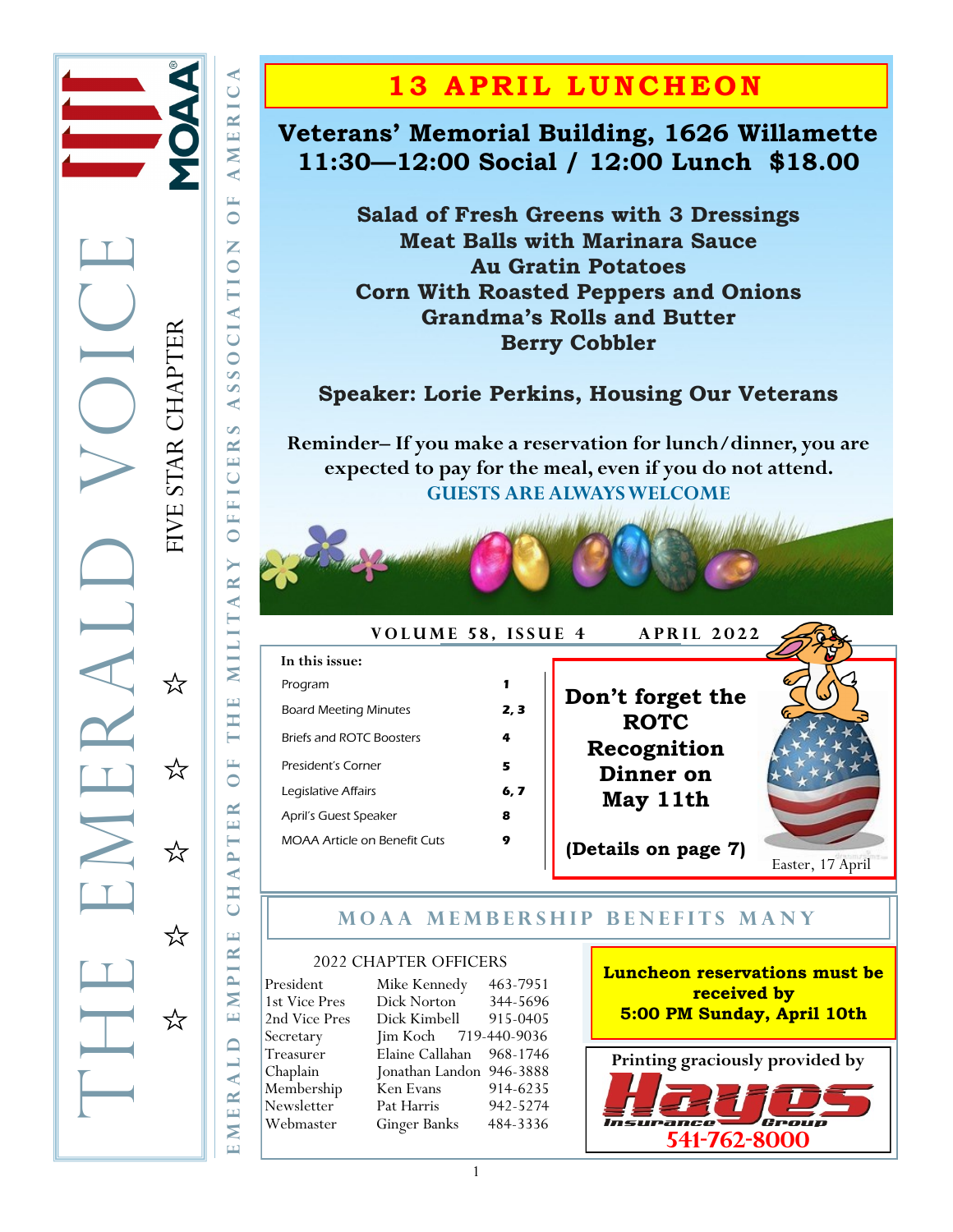## **BOARD OF DIRECTORS MEETING, 23 MARCH 2022**

**PRESENT:** Officers: President Michael Kennedy, 1<sup>st</sup> Vice President Dick Norton, 2<sup>nd</sup> Vice President Dick Kimbell, Treasurer Elaine Callahan, and Secretary Jim Koch. Board members: Tom Kulick, Ken Evans, Eric Watkins, and Frank Balazs. A quorum was established. Pat Harris, Chris Warren, and LTC Joe Snyder, Chris Warren's replacement, were also present.

**OPENING:** President Kennedy called the meeting to order at 1157 hours and led the Pledge of Allegiance. He also gave an opening prayer.

**MINUTES:** Minutes of the 26 February 2022 board meeting were reviewed. Motion to accept by Eric Watkins and seconded by Tom Kulick. Motion approved.

#### **TREASURER'S REPORT for 23 FEBRUARY – 22 MARCH 2022:**

#### **CONTRIBUTIONS TO ROTC SCHOLARSHIP**

| CONTRIBUTION TOTAL 1 JUNE 2021 - 22 March 2022   | \$5257.00 |
|--------------------------------------------------|-----------|
| *Benton Community Foundation ROTC Endowment Fund | \$3000.00 |
| Umpqua Account ROTC Scholarship Fund             | \$2257.00 |

#### UMPOUA ACCOUNT

| <b>Club Operations:</b>                                                                                                                                                           |                   |  |  |                                                                |           |
|-----------------------------------------------------------------------------------------------------------------------------------------------------------------------------------|-------------------|--|--|----------------------------------------------------------------|-----------|
| Beginning balance as of 22 February 2022                                                                                                                                          | \$6616.69         |  |  |                                                                |           |
| Deposits: to Club Operations (lunch, dues, donations)<br>Expenses: liability insurance, door prizes, luncheon, luncheon award<br>\$6407.52<br>Club Operations as of 22 March 2022 |                   |  |  |                                                                |           |
|                                                                                                                                                                                   |                   |  |  | <b>Special Projects Fund:</b> added $$152$ in donations.       | \$3579.05 |
|                                                                                                                                                                                   |                   |  |  | <b>ROTC Scholarship Booster Fund:</b> added \$195 in donations |           |
| with -\$500 (transferred to BCF)                                                                                                                                                  | 2257.00<br>S.     |  |  |                                                                |           |
| UMPQUA CHECKING ACCOUNT grand total as of 22 Mar 2022                                                                                                                             | \$12243.62        |  |  |                                                                |           |
| OCCU ROTC SCHOLARSHIP ENDOWMENT FUND                                                                                                                                              |                   |  |  |                                                                |           |
| Balance as of 31 January 2022                                                                                                                                                     | \$2007.73         |  |  |                                                                |           |
| Interest                                                                                                                                                                          | 0.23<br>\$        |  |  |                                                                |           |
| <b>OCCU Total Balance</b> as of 28 February 2022                                                                                                                                  | \$2007.96         |  |  |                                                                |           |
| BENTON COMMUNITY FOUNDATION (BCF)                                                                                                                                                 |                   |  |  |                                                                |           |
| EMERALD EMPIRE MOAA SCHOLARSHIP ENDOWMENT FUND                                                                                                                                    |                   |  |  |                                                                |           |
| Previous balance as of 31 January 2022                                                                                                                                            | \$50916.46        |  |  |                                                                |           |
| Transfer of funds from Umpqua ROTC                                                                                                                                                | 500.00<br>\$      |  |  |                                                                |           |
| Change in Value                                                                                                                                                                   | $$ -1150.61$      |  |  |                                                                |           |
| Administrative Fees                                                                                                                                                               | $-82.67$<br>\$    |  |  |                                                                |           |
| <b>BCF Balance as of 22 March 2022</b>                                                                                                                                            | <u>\$50183.18</u> |  |  |                                                                |           |

**NOTES: \*Decrease in Umpqua ROTC Account reflects a \$500.00 transfer to Benton Community Foundation Endowment Fund so that two scholarships can be awarded through BCF this year, with the third coming from MOAA funds.**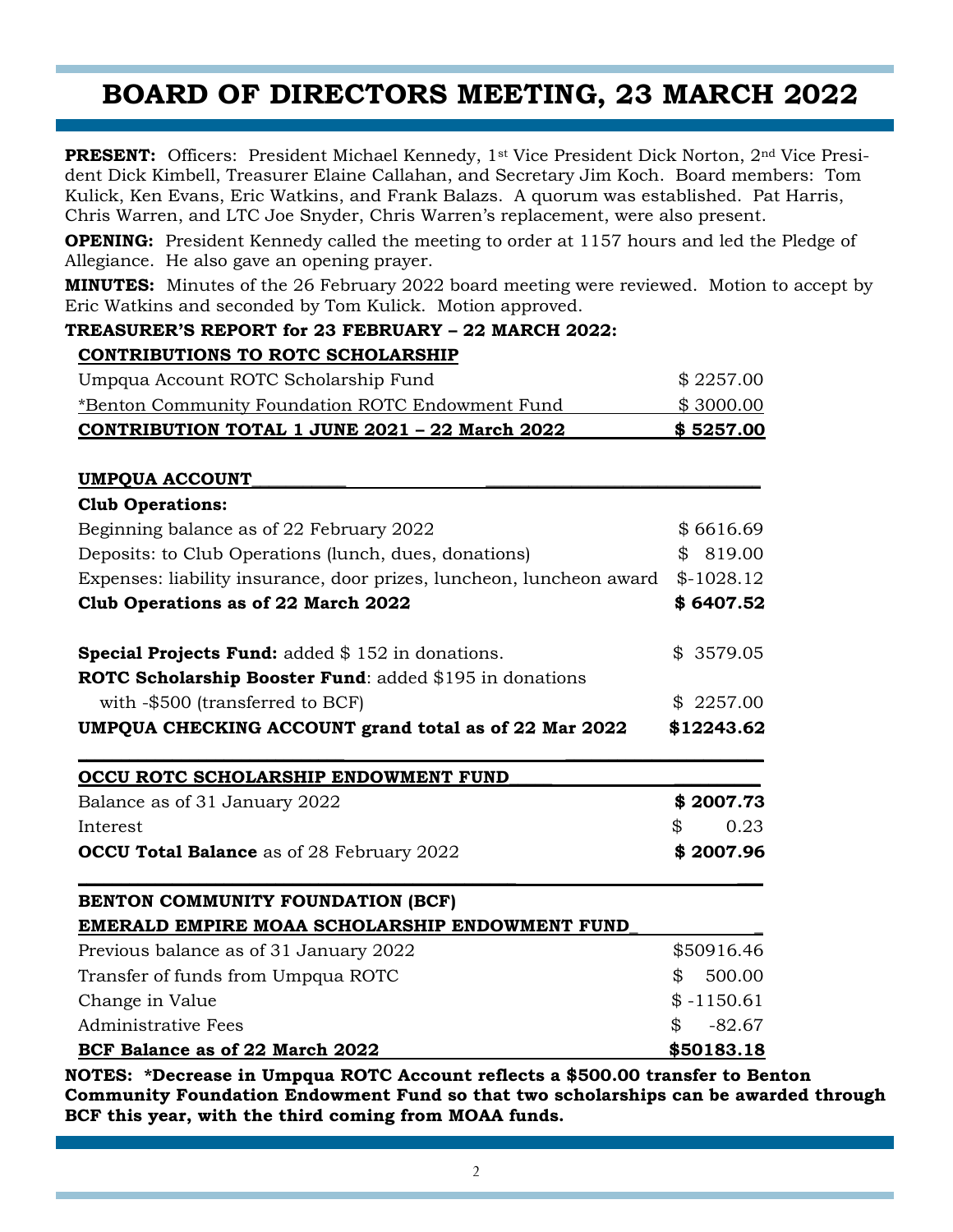## **BOARD OF DIRECTORS MEETING (continued)**

#### **OLD BUSINESS:**

- 1. Membership:
	- a. Ken Evans has sent out approximately 20 letters to active members who are delinquent on current dues – 2 have responded. Letters to associate members to follow.
	- b. No further information or feedback from members.
	- c. Karen Anderson of the Corvallis Chapter MOAA has been contacted about our possible recruiting of their members.
- 2. ROTC Recognition Dinner:
	- a. Scholarships: Per Chris Warren, information was given to all cadets. BCF received two applications. Presently BCF awards two and we award one. Eric Watkins recommended that we should award it to the top  $3^{rd}$ year Cadet. The board thinks that the President should designate committee members to screen applicants and forward recommendations on who should receive all three scholarships.
	- b. Pat Harris presented the medallions that will be awarded to all MS-IV. It was decided that they will have engravings on both sides and will include red/white/blue ribbons.
	- c. Senator Manning will give five-minute presentation on the Pat Simpson Resolution. Pat Harris will send out invitations to the family members.
	- d. General Hoffman will be the guest speaker. There will be no flag history presentation. We have enough donations to pay for the Cadet meals; approximately 20.
- 3. Dick Kimbell will submit the LOE Award paperwork before the cutoff date of 1 May.
- 4. Michael Kennedy checked out our storage shed and more discussion will follow about how to rid it of unneeded items and downsize to a smaller storage area.
- 5. National MOAA will be conducting a virtual Advocacy in Action (AiA) Training Webinar on 24 Mar 2022. Several board members will participate.
- 6. VMA discussion will be carried forward to April's board meeting.

#### **NEW BUSINESS:**

- 1. A \$1,200 donation has been made to the chapter by one of our members. Per request by the donor, a motion was made by Ken Evans and seconded by Dick Norton to donate \$1,000 to CAHOOTS and \$100 to Honor Flight. Motion passed. Ken Evans also recommended that the chapter from this time forward would accept and distribute donations made to the chapter, to the specifically requested non-profit 501(c)(3) organizations that serve uniform services and veterans. The specifically requested funds go through and on behalf of Emerald Empire MOAA.
- 2. Calling Committee: In addition to emails reminding members of our luncheons, calls are made to get an accurate count of who will attend our luncheon. If you do not wish to be called, ask to have your name removed from the calling list.

| "The Emerald Voice"                                      | The Emerald Empire Chapter of MOAA is a Eugene-based $501(c)(19)$ veterans organization that meets regularly at the<br>Veterans' Memorial Building at 1626 Willamette Street. We have 141 regular and associate members made up of                |
|----------------------------------------------------------|---------------------------------------------------------------------------------------------------------------------------------------------------------------------------------------------------------------------------------------------------|
| is published monthly by Emerald Empire Chapter, Military | active, retired and former members of the nation's seven uniformed services and their surviving spouses. We, and the                                                                                                                              |
| Officers Association of America (MOAA),                  | national organization, are a non-partisan advocate on military personnel matters, especially proposed legislation affect-                                                                                                                         |
| PO Box 767, Eugene, Oregon 97440-0767                    | ing the career force, the retired community and veterans of the uniformed services. As a local chapter, we focus more<br>on the local military community, e.g., gathering clothing and personal care items for the patients in the VA Hospital in |
| Email: EmeraldEmpireMOAA@gmail.com                       | Roseburg. Other areas of emphasis can be found at http://www.moaa.org/takeaction/.                                                                                                                                                                |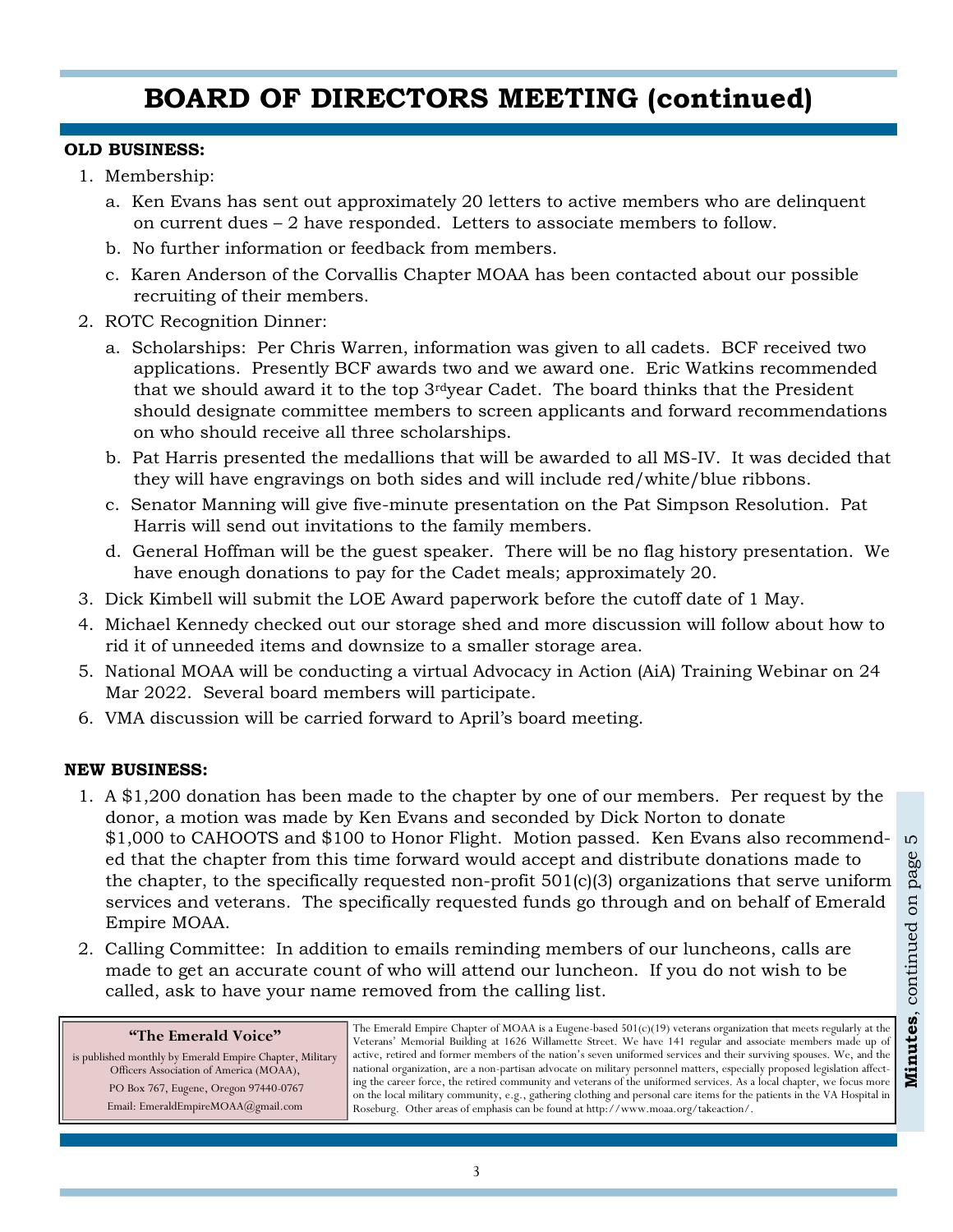# **BRIEFS, TAPS AND BOOSTERS**

**ROTC DINNER RAFFLE PRIZES:** Every year we gather as many raffle prizes as possible for the ROTC dinner in May... concentrating on the types of prizes that students seem most interested in, like gift certificates from restaurants and grocery stores. This year is no different, but with the pro, Bert Toepel, in semiretirement, we need your help gathering the prizes. If you have the verbal skills to talk someone into donating a gift certificate or two, call Dick Norton at 541-915-5696. He will either add your prize to the pile or take your idea or contact info and go after the prize for you.



CPT John "Jack" H. Lindstrom, USA (Fmr) passed away on 1 March 2022 due to complications from a fall. Jack served in the Army from 1968 through 1977. He was an active chapter member and meeting attendee.

### **The Emerald Empire Chapter ROTC Boosters provide the scholarship monies normally awarded at the annual Cadet Dinner during the May General Meeting. We have zeroed out the 2021 Booster Fund and are now accepting donations for the 2022 scholarships. The following donations have been received:**

| Frank Balazs, 1st Lt, USMC (Fmr)    | Richard Kimbell, CDR, USNR (Ret)                                      | Patrick Harris, CAPT, USCG (Ret)  |
|-------------------------------------|-----------------------------------------------------------------------|-----------------------------------|
| Richard Norton, Lt Col, USAF (Ret)  | Clayton Robson, Lt Col, USAF (Ret)                                    | David Cooper, Maj, USAF (Ret)     |
| Micheal Rainbolt, LTC, USA (Ret)    | Thomas Stewart, CDR, USN (Fmr)                                        | Scott Sandgathe, CDR, USN (Ret)   |
| Elaine Callahan, CAPT, USPHS (Ret)  | John Simmons, CH, Lt Col, USAF (Ret) Ken Evans, CAPT, USPHS (Ret)     |                                   |
| Bert Toepel, COL, USA (Ret)         | Cabot Clark, LTC, USA (Ret)                                           | James Armour, CPT, USA (Ret)      |
| Charles Cole, CAPT, USN (Ret)       | Norman Hoffman, BG, USA (Ret)                                         | James Miller, CPT, USA (Ret)      |
| James Paschall, Maj Gen, USAF (Ret) | Eric Watkins, LTC, USA (Ret)                                          | Lynnette Campbell, MAJ, USA (Ret) |
| William Gutheim, COL, USA Ret)      | Robert Heaton, Maj, USAF (Ret)                                        | Erven Kincaid, LCDR, USN (Ret)    |
| James Koch, MAJ, USA (Ret)          | Mary Ann Roos, CIV                                                    | Ronald Sticka, Col, USAF (Ret)    |
| James Smurthwaite, 1LT, USA (Fmr)   | Darlene Thomasec, LTC, USA (Ret)                                      | Michele Mort, LCDR, USN (Ret)     |
| Michael Kennedy, CAPT, USN (Ret)    | Don Simpson, LTC, USA honoring LTC Pat Simpson and LTC Mike Reuter    |                                   |
| Alan Keaton, MAJ, USA (Ret)         | Earl Hain, LTC, USA (Ret)                                             | Jon Weck, COL, USA (Ret)          |
| Joelle Goodwin, MAJ, USA (Ret)      | Mark Schibler, Lt Col, USAF (Ret)                                     | Helen Cook, CIV                   |
| Darren McMahon, CPT, USA (Ret)      | John Simmons, CH, Lt Col, USAF (Ret) William Kellogg, Maj, USMC (Ret) |                                   |
| Edward Gear, COL, USA (Ret)         |                                                                       |                                   |

**Booster contact is John Toensing (541) 345-7535. Checks may be given to the Treasurer at meetings or mailed to:** Emerald Empire Chapter, P.O. Box 767, Eugene, Oregon 97440-0767.

# **Visit our website at www.emeraldempiremoaa.org**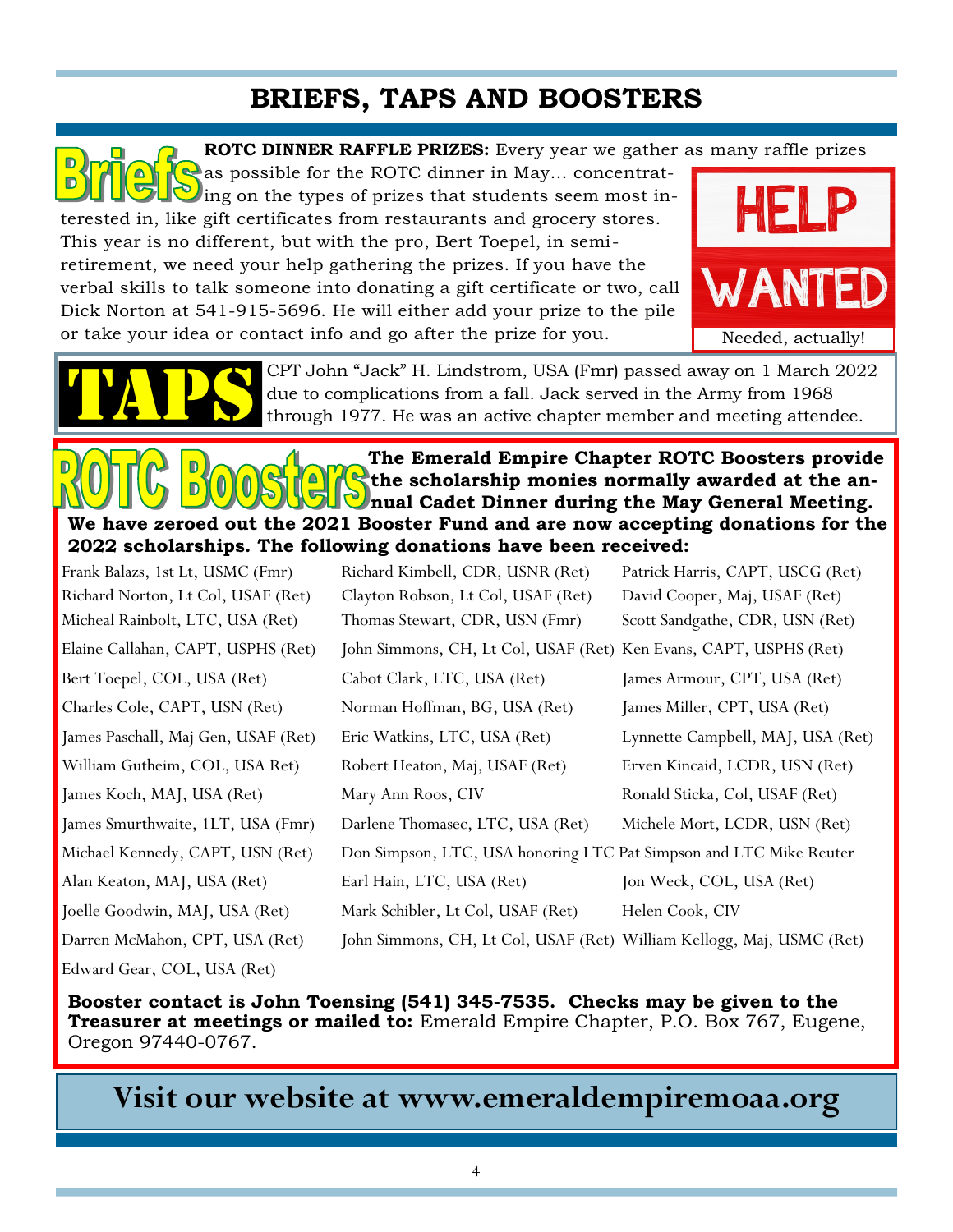## **PRESIDENT'S CORNER**

It was again great to meet together for our luncheon on March 9. And it was very informative to have Berkley Carnine speak to us about CAHOOTS. We have all seen their vans around town t was again great to meet together for our luncheon on March 9. And it was very informative to and now we have a better idea of what they do to assist needy members of our community. They are very professional.

Several of us were able to attend Jack Lindstrom's memorial service at the Obsidian Lodge. There were quite a lot of people at the gathering and many memories of Jack were shared.

These two events plus the monthly luncheon got me to thinking about the importance of words. We share with others who we have not seen in a long time words of joy and interest as we got caught up after not being able to get together. We also use words to be informed about our local outreach organizations. And, of course, words are used to remember those who have had an impact on our lives.



Berkley Carnine, CAHOOTS

Words and their meanings are part of what makes us humans different from the other animals in our world.

It is important to be aware of what our words mean in the context of where they are used. I ran across a short illustration of that which reflects different ways the various armed forces will respond differently to a particular order - the securing of a communication system.

Based on the branches understanding and background, we might be able to say the following if they are each asked to "Secure a communication system." The Army will guard one; the Navy will close one; the Marine Corps will capture one; the Air Force will buy one; the Coast Guard will rescue one; and the US Public Health Service will order one.

Same words but interpreted differently. No wonder it is often so hard to communicate. How do we overcome this natural bias? It has to do with deep and real listening and walking in the others' shoes. And it all begins by being aware that words by themselves have meaning based on our experience and expectations. Just as different branches understand "secure" in different ways, so do the words that we use fall on ears that are different from ours.

As April begins, let us move into spring and pledge to be aware of our words and their impact on our lives.

Michael Kennedy, Chapter President

<u>the first form for the state of the first form of the state of the state of the state of the state of the state of the state of the state of the state of the state of the state of the state of the state of the state of th</u>

**1st VICE PRESIDENT REPORT:** The next newsletter will be out the first of April. The website had 19 hits.

**2nd VICE PRESIDENT REPORT:** No Report.

#### **COMMENTS FROM THE PRESIDENT:** None.

| <b>April Luncheon Meeting:</b> |                          | 13 April 2022 1130 Hours Veterans' Building |
|--------------------------------|--------------------------|---------------------------------------------|
| <b>Next Board Meeting:</b>     | 27 April 2022 1200 hours | Veterans' Building                          |

Meeting adjourned 13:27 hours James Koch, Secretary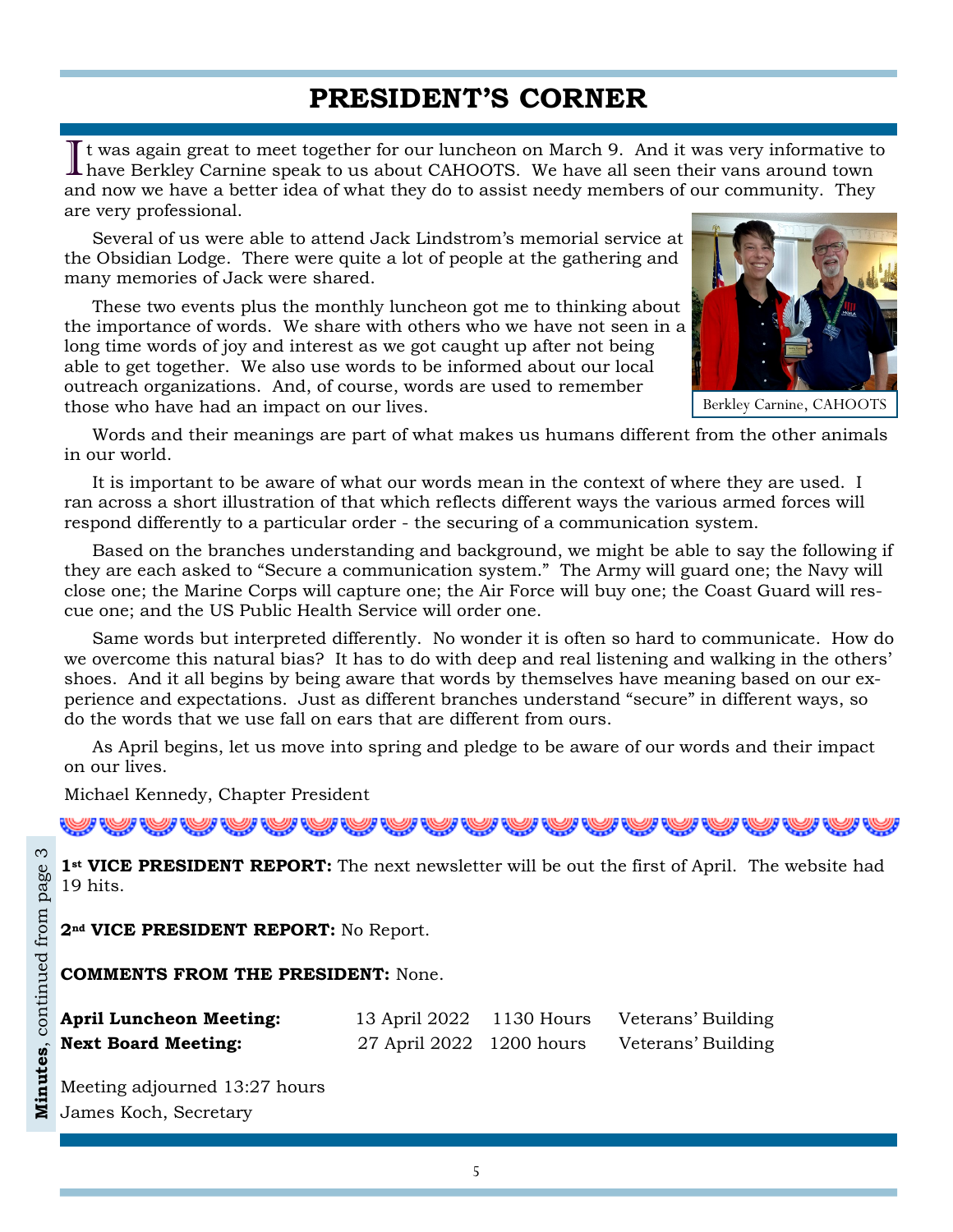# **LEGISLATIVE AFFAIRS**

TOM MAJCHROWSKI, our Oregon Council of Chapters President, has been working on Oregon's contribution to the Advocacy in Action (AiA) program of communicating with our con-OM MAJCHROWSKI, our Oregon Council of Chapters President, has been working on Oregressional representatives while they are on recess and working within their states. He and his staff will be contacting our Senators and Representatives to discuss MOAA's agenda on three specific issues outlined below. To become fully familiar with these issues, download the briefing papers attached to the distribution email of our chapter newsletter. You can also download them from the NAT'LMOAA/VA NEWS page of our website: EmeraldEmpireMOAA.org

============================================================

#### **SUPPORT COMBAT-INJURED VETERANS BY PASSING THE MAJOR RICHARD STAR ACT**

**Background**: Combat-injured veterans forced into early retirement by their injury are not receiving their vested longevity pay. Reducing retirement pay because of a disability is an injustice. The Major Richard Star Act (H.R. 1282/S. 344) will correct this injustice.

#### **UNDERSTANDING THE STAR ACT**

The Major Richard Star Act would support over 50,300 combat-injured veterans, 603 in Oregon alone, by allowing concurrent receipt of vested longevity pay and VA disability. These individuals, often seriously disabled, are subject to an offset where their retirement pay is reduced for every dollar of VA disability received. In some cases, their retirement pay is completely eliminated.

#### **MOAA'S POSITION**

Our combat-injured veterans earned their vested retirement pay for dedicated years of service and earned their disability compensation through extraordinary personal sacrifice. To reduce retirement pay because of a combat injury is an injustice.

MOAA remains committed to working with Congress to find solutions consistent with previous efforts to enable these retirees to receive the compensation they earned through both their service and their sacrifice.

============================================================

#### **MILITARY PAY AND BENEFITS: BACKBONE OF THE ALL-VOLUNTEER FORCE**

Issue: Competitive military pay and benefits are essential to recruiting and retaining an allvolunteer force. However, some claim our servicemembers and retirees are paid too much.

**Background**: The National Defense Strategy (NDS) acknowledges "an increasingly complex and global security environment characterized by overt challenges to the free and open international order and the re-emergence of long term, strategic competition between nations."

A focus outlined in the strategy is to build a more lethal force to preserve peace through strength and win America's wars when necessary. To that end, the strategy states "recruiting, developing and retaining a high-quality military force is essential for warfighting success."

**The challenge is clear**: We need our nation's best, and we must compete with companies who have flexible schedules, telework, and varying compensation options – competitive factors military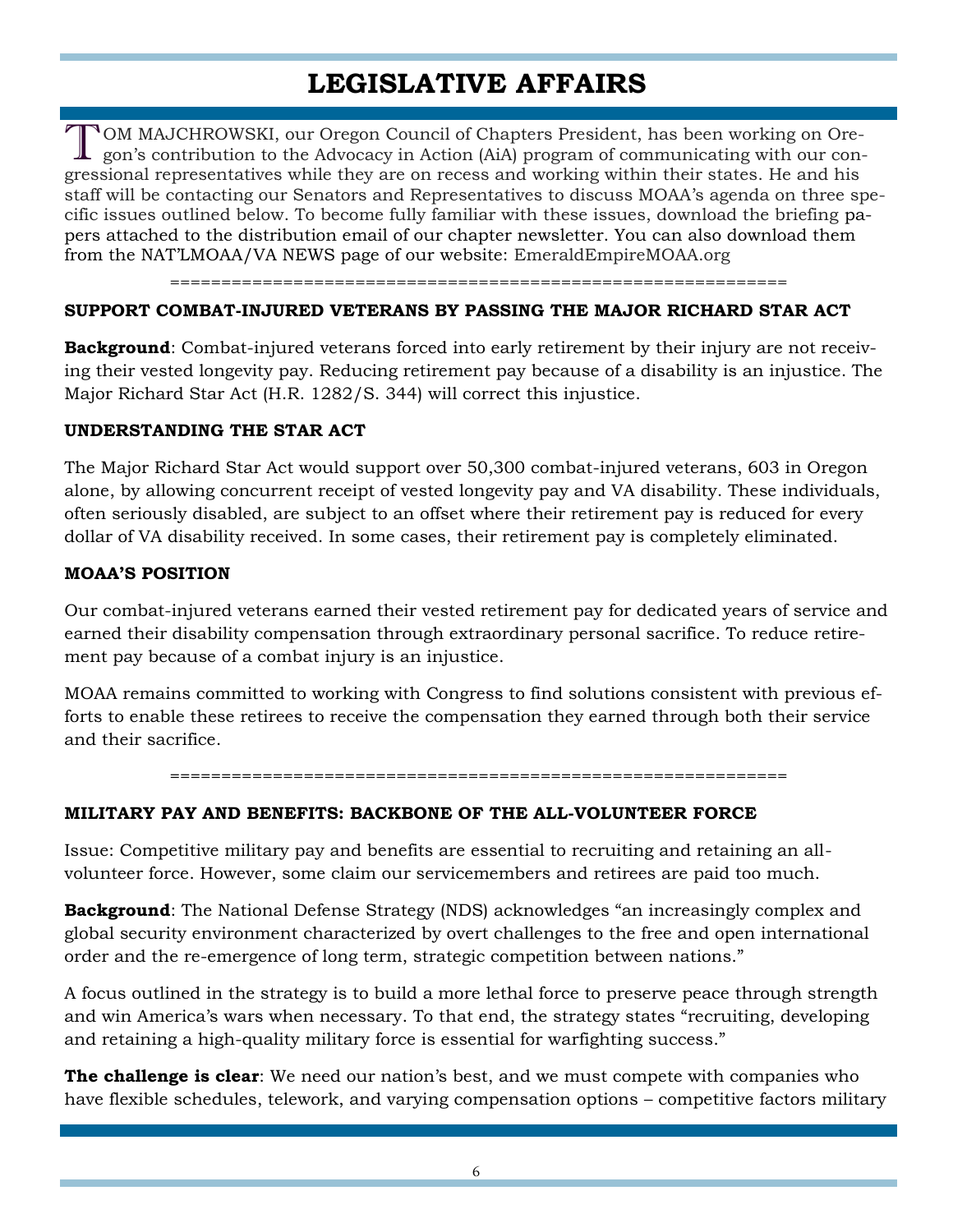# **LEGISLATIVE AFFAIRS (continued)**

recruiters do not have. And with over 50% of parents discouraging military service along with a dwindling pool of qualified, eligible individuals who would even consider military service, it is vital we maintain compensation and benefits to have a chance at these recruits.

**MOAA's Position**: Support a minimum 4.6% pay raise across all ranks per the Employment Cost Index (ECI).

============================================================

### **Making Mental Health Care Affordable for TRICARE Beneficiaries**

**Background: TRICARE Mental Health Copay Increases**. TRICARE copayments for mental health visits more than doubled from 2017 to 2018 and continue to rise. The TRICARE Prime retiree copay now stands at \$33, nearly triple the \$12 copay in 2017. TRICARE Select copays for mental health visits are even higher – \$38 for most active duty families and \$50 for most retirees.

Military families, retirees and their families, and survivors deserve a high quality, comprehensive health care benefit, yet TRICARE beneficiaries pay far more for mental health care than those covered by commercial plans. One example: The average mental health copay for Federal Employee Health Benefits Program plans is \$20, considerably lower than TRICARE mental health copays ranging from \$28 to \$38 for active duty families on Select and \$33 to \$50 for retirees and their families.

Because mental health treatment typically requires multiple visits, the cumulative impact of TRI-CARE's mental health copay increases creates a potential barrier to access, particularly for retirees and their families who face the highest out-of-pocket costs. DoD has made great effort to reduce the stigma associated with seeking mental health care, but these advances are undermined by cost-prohibitive copays.

### **THE SOLUTION: THE STOP COPAY OVERPAY ACT**

The Stop Copay Overpay Act (H.R. 4824) is a commonsense solution. If enacted, the bill would reduce TRICARE mental health copays by capping them at the level paid for primary care visits. It would not cut mental health provider reimbursements, instead shifting part of the cost of mental health care from military families back to DoD.

Costs associated with a TRICARE mental health copay reduction should not come at the expense of those who've earned their benefits: MOAA opposes funding this expansion by raising TRICARE fees or cutting other uniformed services programs

#### 

The **ROTC Recognition Dinner** is scheduled for Wednesday, 11 May at the Veterans Memorial



Building. The social starts at 6:00 PM and the dinner at 7:00 PM. There will be hot and cold hors d'oeuvres and bar service will be available. The buffet dinner entrée will be Mac's flavorful pot roast. We will be presenting our scholarships to three MS III cadets and medallions to the MS IV graduates. Honorary member Senator James Manning will make a special presentation to the family of LTC Pat Simpson.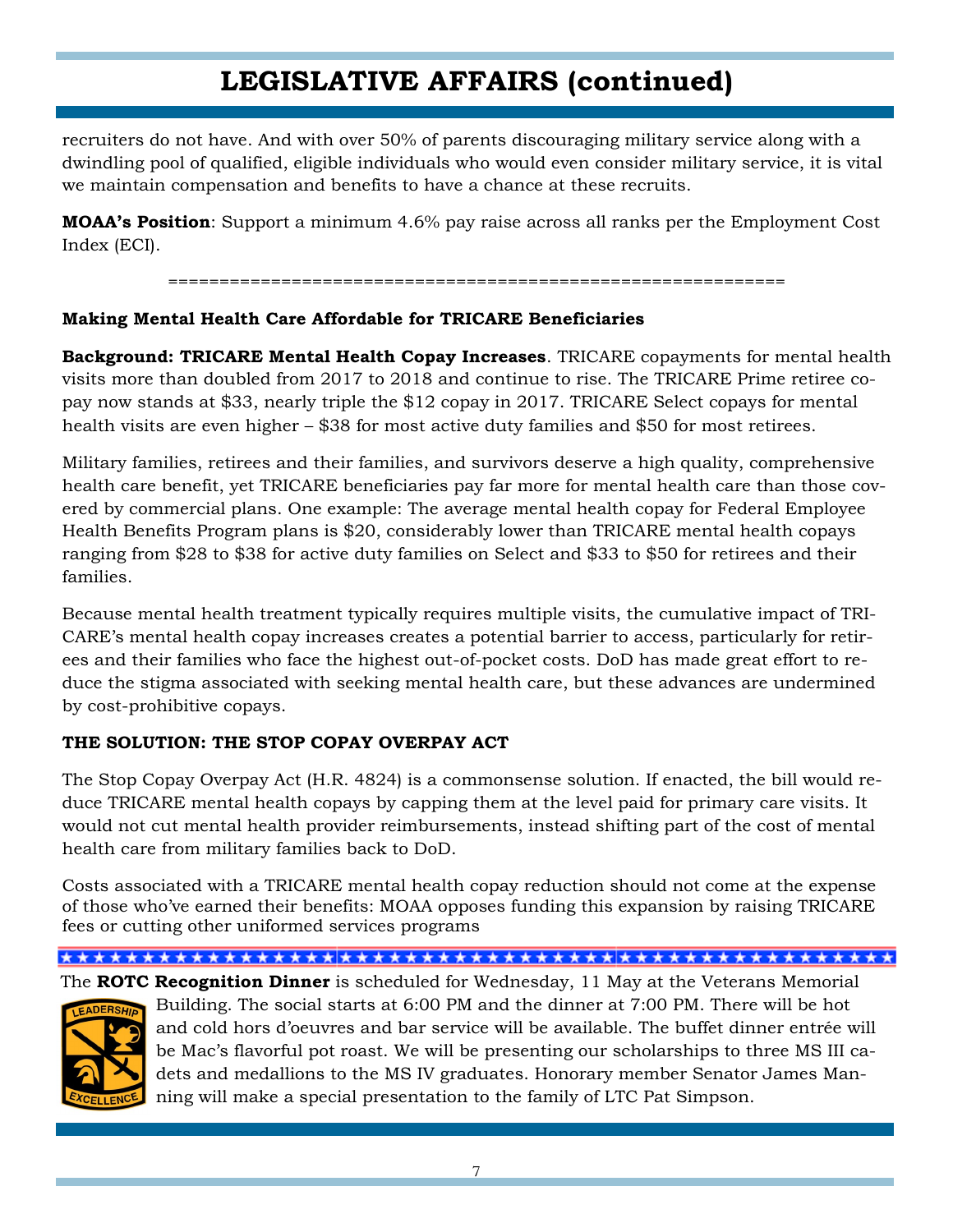## **APRIL LUNCHEON GUEST SPEAKER**

*Lorie Perkins is a one-woman force for ending veteran homelessness in western Oregon, a task she has pursued for more than a decade.*



## **An Army of One: Housing Our Veterans**

 As he was dying from liver cancer in 2007, Lorie Perkins' husband encouraged her to return to the work she loved: housing the homeless. It had been the couple's passion before his illness intervened. Perkins purchased her first home about a year later, and today she's a one-woman force for ending veteran homelessness in western Oregon.

 "She keeps about four dozen veterans housed at any one time and is continually on the lookout for more homes she can retrofit,

says Tod Schneider, who retired as veteran homelessness analyst for the City of Eugene in late 2015. "Where nobody else is giving them a break, she's stepping in."

That view is shared in other parts of the community. "She's the most committed person to helping veterans in Eugene that I know today," says Chris Wig, counselor for a nonprofit called Emergence, which provides services to the local veterans' treatment court. "Living on the streets is pretty much the most hellish thing that can happen to people. She makes a huge difference."

For Perkins, it's both personal and patriotic. Her late husband was an Army veteran who served in the 1970s. And she was astounded at the number of homeless veterans she encountered when she started doing volunteer work after her husband died.

"The tragedy is that you give up your civilian life to fight for your country, come home, everything you have is gone and you end up sleeping under a bridge," Perkins says. "They've been let down literally by the people in our country."

Perkins now operates 10 homes for homeless people who are clean and sober under her nonprofit Housing Our Veterans. Many of her residents are referred to her by the VA, the treatment court and St. Vincent de Paul. A safe, stable home is critical to their future.

"It's really hard to turn your life around so that you can be rehabilitated in the eyes of the criminal justice system if you are sleeping on the streets," Wig says. "Getting housed is one of the most critical first steps."

It's made all the difference for Frederico Reyna. Prone to getting in fights, Renya spent a total of nine years behind bars. A series of injuries, both in the Navy and working construction, led to the painkiller addiction and heavy drinking that accelerated his downward spiral.

Veterans court set a new course for Reyna. He found a room in one of Perkins' houses after completing court-ordered drug and alcohol treatment at VA facilities in Roseburg and White City, Ore. Today, he's on VA disability, studying construction management in college and making plans to reunite with his family. He has a job as a construction superintendent waiting for him when he graduates. He credits Perkins for playing a major role in his recovery. "I called her on Thanksgiving and thanked her for letting me live in one of her homes and helping me turn my life around," Renya says.

The men living in Perkins' homes range from post-9/11 veterans in their 20s to Vietnam veterans in their 6os. She also houses some men who need transitional housing after leaving prison in order to help cover her overhead. Perkins provides everything from furniture to bed linens to dish towels and, if needed, cooking lessons.

Each home has seven or eight bedrooms, and the residents who are able to pay a share of the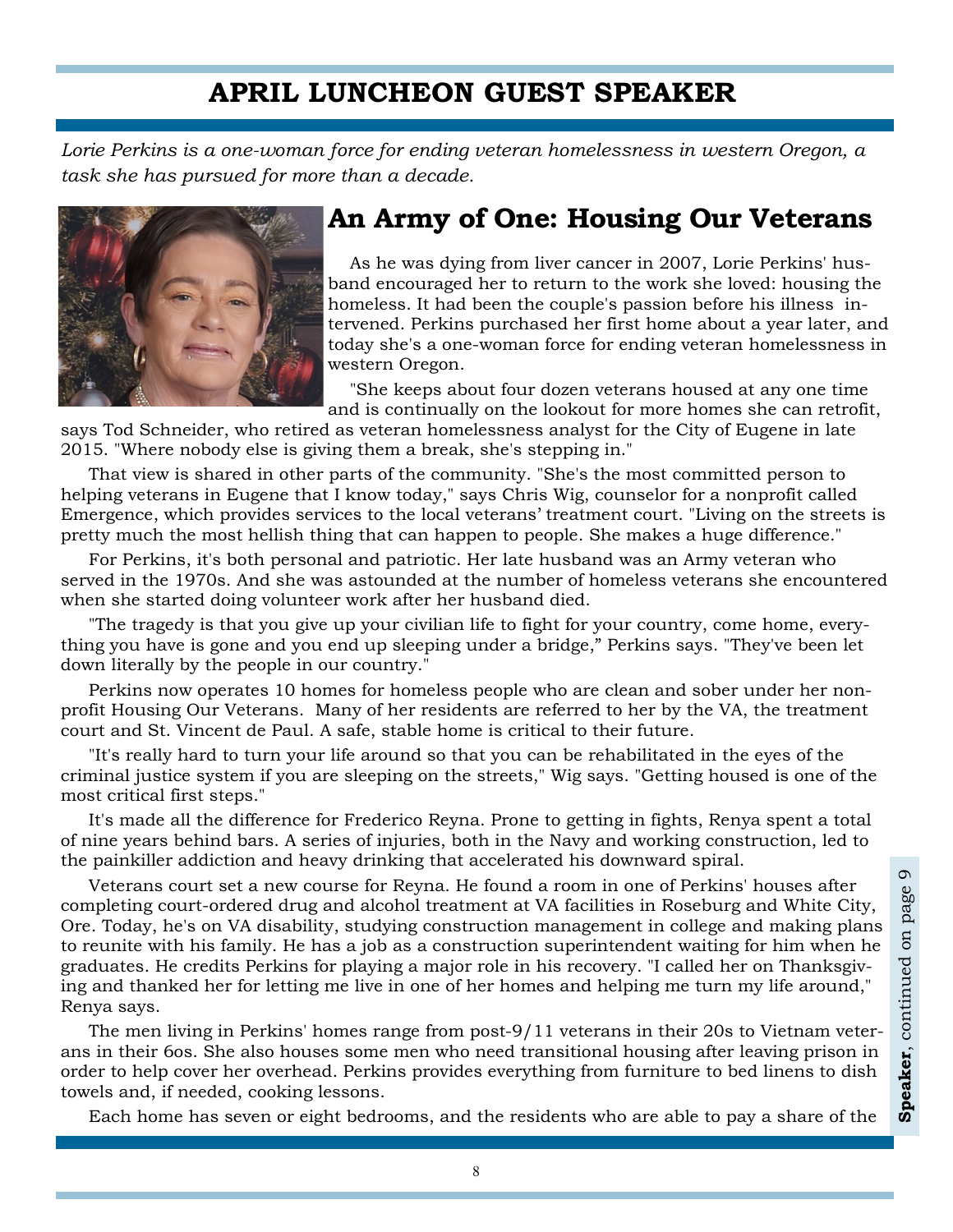### **MOAA President Sounds Warning on Benefit Cuts in 'The Hill' Commentary**

#### By: MOAA Staff

Just months after the end of the war in Afghanistan, and despite the massive buildup of forces in Europe, signs point to pressure on lawmakers to cash in some of the "peace dividend" at the expense of servicemembers, veterans, and their families and survivors. Instead of appreciation for the uniformed services community, such talk is "creating a much different, unsettling message," wrote Lt. Gen. Dana T. Atkins, USAF (Ret), MOAA's president and CEO, in a Feb. 9 commentary published by The Hill.

That message: "Thank you for your service and sacrifice, especially after two decades of war, but we need to cut your pay and benefits to modernize." Atkins addresses the "false choice between bullets and benefits" offered in some corners to justify increasing materiel budgets while leaving personnel accounts flat … or worse. While this narrative poses a threat to the benefits earned through service, it's not a new fight, Atkins points out, highlighting budget-driven moves made in the last decade such as:

- The "pay gap" from 2014 to 2016, which shortchanged servicemembers and will cause ripple effects in retirement compensation for decades.
- Increases to TRICARE pharmacy costs and program fees outpacing retiree cost-of-living adjustments.
- The Blended Retirement System, which will reduce the value of a 20-year military career and cost DoD less money, with unclear results beyond readiness issues, as "mid-career service members consider leaving early — and taking their wealth of experience out the door with them," Atkins wrote.

Only by engaging on these efforts to lessen benefits now will the uniformed services community avoid similar actions in coming years, especially in the face of inflationary pressures and other fiscal threats. "Our economy may fluctuate," Atkins wrote, "but our resolve on behalf of service members cannot." MOAA will mobilize this spring for its annual advocacy campaign, with an eye toward protecting military pay along with other critical legislative objectives. Watch for more details at MOAA.org, and bookmark our new Legislative Action Center to keep up with ongoing action items.

# 

rent. Perkins often has to pick up the difference, a cost that has become more and more difficult to bear as she has depleted her savings. Financial support has not followed the outpouring of praise from public agencies and officials.

"It gets pretty discouraging," says Perkins, who invested in a Kettle Korn business in an attempt to improve her cash flow. "If I had the funding, I could get 200 people off the streets."

Schneider echoes her frustration. "She pours all of her time and energy into finding new homes and running what she's got, he says. "She doesn't have a fundraising arm."

But community support will have to manifest itself in more than words of praise if Perkins is to survive.

"While all of your hopes and prayers are appreciated, they aren't going to get people into shelter," Schneider says. "It's donations and renting them rooms. That's where the rubber meets the road."

Ken Olsen